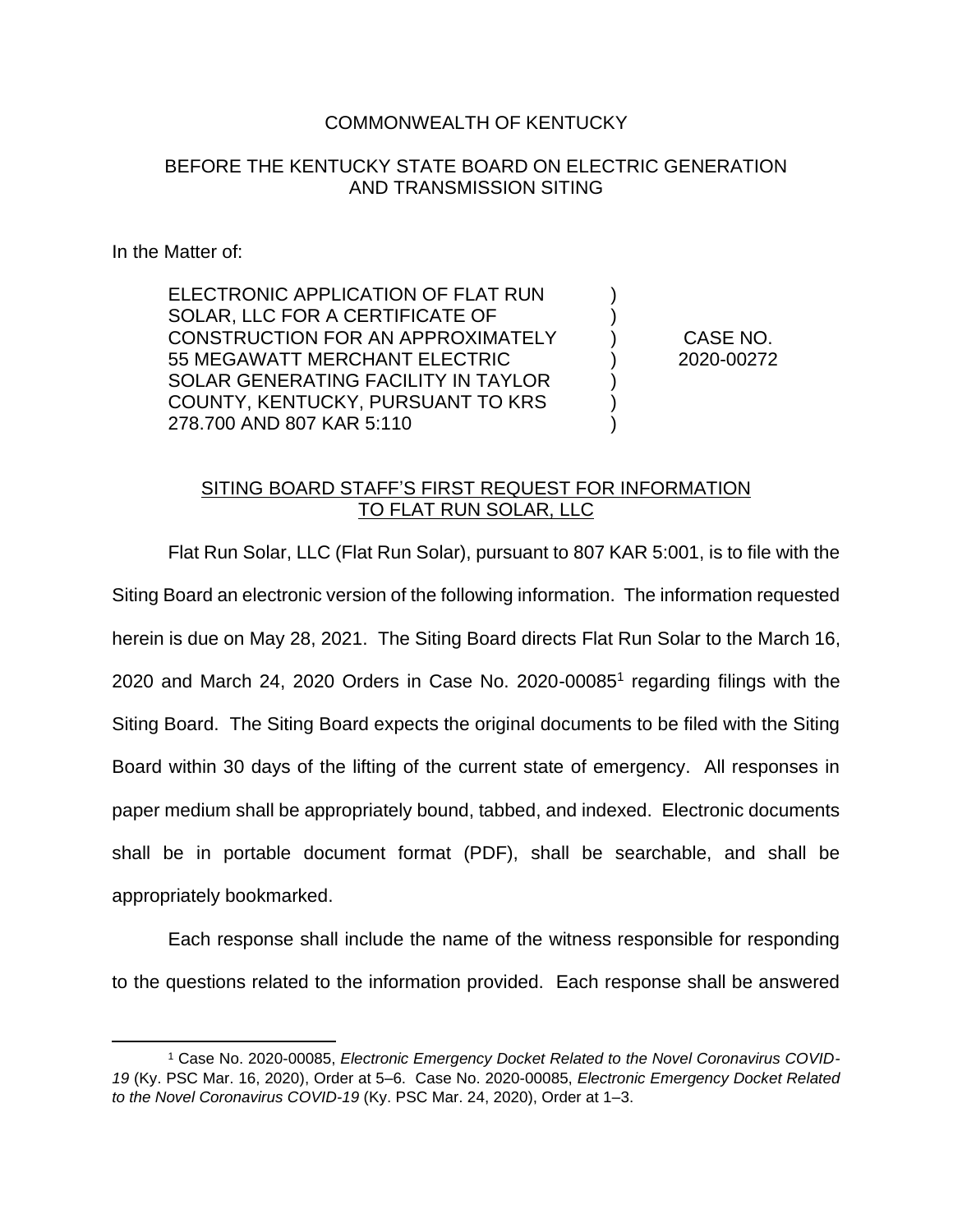under oath or, for representatives of a public or private corporation or a partnership or association or a governmental agency, be accompanied by a signed certification of the preparer or the person supervising the preparation of the response on behalf of the entity that the response is true and accurate to the best of that person's knowledge, information, and belief formed after a reasonable inquiry.

Flat Run Solar shall make timely amendment to any prior response if Flat Run Solar obtains information that indicates the response was incorrect when made or, though correct when made, is now incorrect in any material respect. For any request to which Flat Run Solar fails or refuses to furnish all or part of the requested information, Flat Run Solar shall provide a written explanation of the specific grounds for its failure to completely and precisely respond.

Careful attention shall be given to copied material to ensure that it is legible. When the requested information has been previously provided in this proceeding in the requested format, reference may be made to the specific location of that information in responding to this request. When filing a paper containing personal information, Flat Run Solar shall, in accordance with 807 KAR 5:001, Section 4(10), encrypt or redact the paper so that personal information cannot be read.

1. Refer to Application, page 2 and Attachment A. There is public land designated as research and educational land, Clay Hill Memorial Forest (http://www.clayhillforest.org/ and https://eec.ky.gov/Nature - Preserves/Locations/Pages/Clay-Hill-Memorial-Forest.aspx), owned and managed by Cumberland University and supported by the Kentucky Nature Preserves Commission as a heritage land. It is located northeast and within the two-mile radius around Flat Run,

-2- Case No. 2020-00272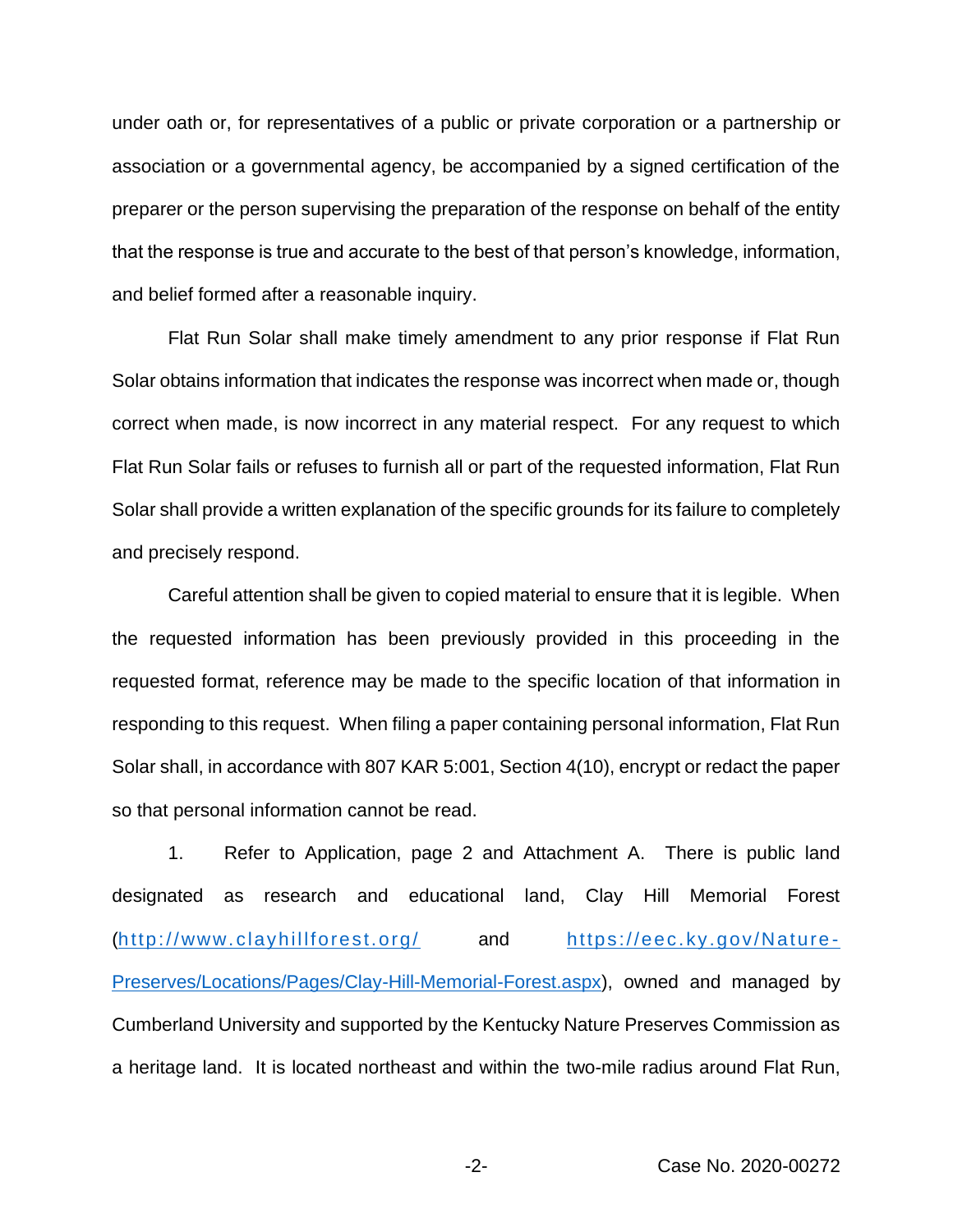and south of the intersection of KY-289 (Old Lebanon Road) and Kindness Road. Revise Attachment A to show the location of this nature preserve.

2. Page 4 of the Application refers to the site plan, Attachment A of the Site Assessment Report. This map's date of issue is March 15, 2021. However, there is a similar map in Attachment F, "Noise and Traffic Study," Figure 2, Site Plan, of the Site Assessment Report dated February 11, 2021. The main differences between the two maps is that, first, Tennessee Gas facility (March plan) is labeled Atmos Energy (February plan) and, second, there are three homes showing setbacks in the March plan and seven homes showing setbacks in the February plan.

a. Explain whether the March Site Plan is the final site plan under consideration before the Siting Board.

b. Explain why four homes were removed from the most recent site plan.

3. Refer to the Application, page 5, and Attachment C for public notice evidence. There is evidence of only 13 notices sent via Certified Mail (the last page is a duplicate of the first one). According to the map of adjacent neighbors in Appendix B, Attachment B to the Site Assessment Report, there are 27 neighbors listed by surname.

a. Submit a complete list of landowners whose properties border the proposed site with the complete name or names of the owners for each parcel. In this list, use the key to the "Tax Parcel Map" in Appendix B, Attachment B to the Site Assessment Report.

b. Explain whether these names align with the names for the neighboring properties in Attachment E "Survey and Legal Description" of the Site Assessment Report. Explain any differences.

-3- Case No. 2020-00272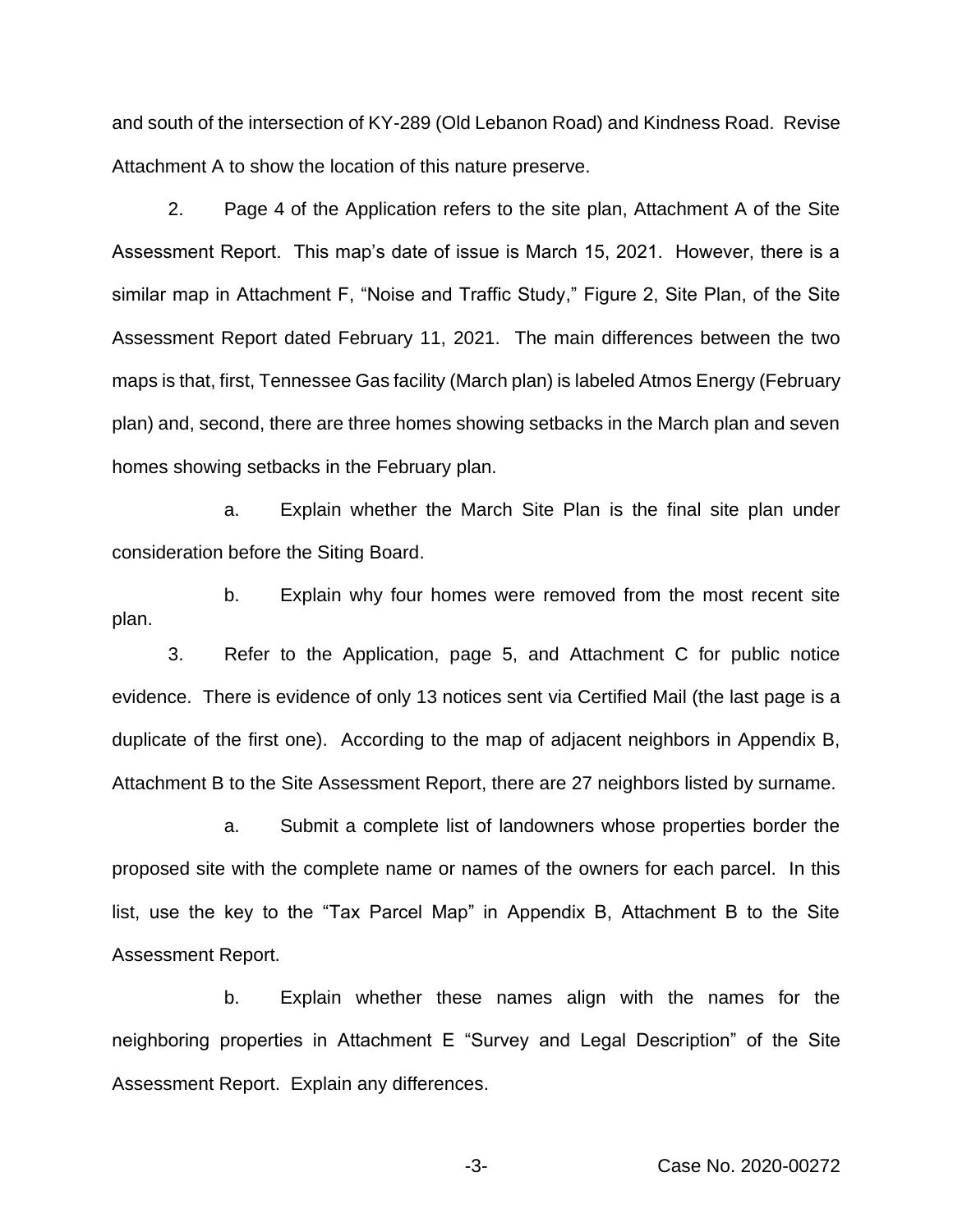c. Provide the number of first class or certified mail receipts that were sent and how many were returned. List any returns and describe any further attempts to contact them.

4. After the public meeting on September 17, 2020, an additional parcel of 25 acres was added to the footprint adjacent to the Tennessee Gas facility. It is stated on page 10 of the Application that there were no new neighboring parcels with the larger footprint. However, the additional parcel does add more panels to the site plan when the site plan submitted (Attachment A of the Site Assessment Report) is compared to the site plan shown at the public meeting (Attachment J "Layout Map Presented at Public Meeting" of the Application). A letter from Tennessee Gas Pipeline Company stated that they did not object to the additional parcel (Attachment K "Letter from Tennessee Gas" of the Application). However, the owner of Parcel VI, Patricia Ann Thomas, (according to Attachment E "Survey and Legal Description" of the Site Assessment Report) will have more construction and maintenance traffic going through the proposed construction entrance that is on her property and adjacent to a residence.

a. Describe all contact and the date of contact with Patricia Ann Thomas, particularly regarding the additional traffic entering the solar facility.

b. Submit a detailed map for the Patricia Ann Thomas property showing the internal roadway and its entrance for solar facility traffic, the fencing, and the vegetation buffer for the residence.

c. Submit a copy of the lease agreement with Patricia Ann Thomas.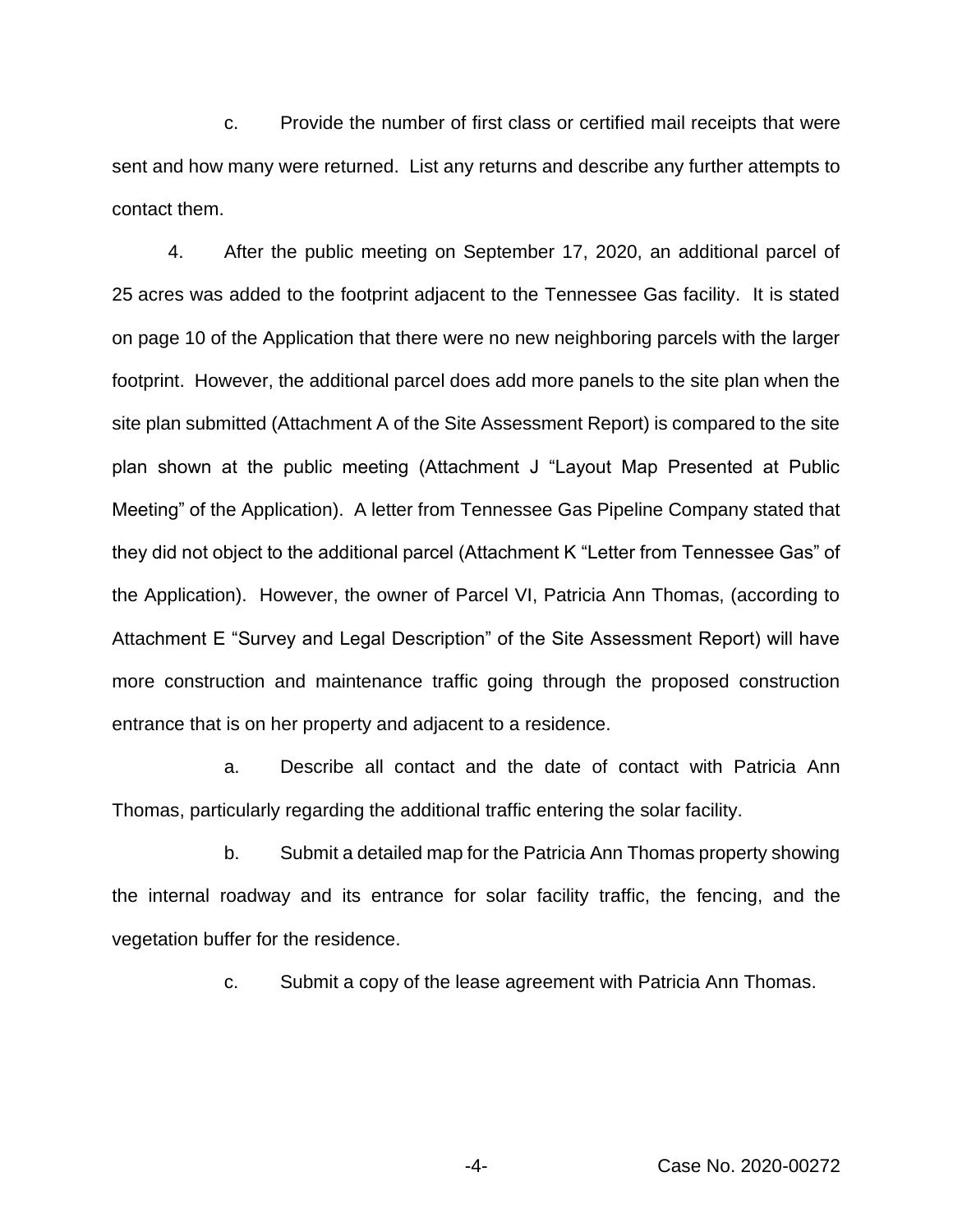5. Refer to the Application, Attachment N, page 1. Explain whether payments in lieu of taxes (PILOT) to local government jurisdictions creates any additional employment in Taylor County.

6. Refer to the Application, Attachment N, page 1. Explain whether the \$1.32 million in PILOT payments is remitted to Taylor County or surrounding counties as well. If to surrounding counties, provide the amount to each.

7. Refer to the Application, Attachment N, page 2. Explain whether the approximately 150 workers are going to be supplied from Taylor County or surrounding counties as well.

8. Refer to the Application, Attachment N, page 3.

a. Explain how the IMPLAN model was customized for Taylor County.

b. Explain why the IMPLAN model was not customized to include surrounding counties.

9. Refer to the Application, Volume 1, Section 2, Description of Proposed Site, page 4, regarding the inverters.

a. State when a decision will be made regarding use of central inverters or string inverters.

b. To the extent that string inverters are selected, state how many string inverters will be used.

c. Provide the noise level generated at the source and at increments of 100 feet up to 1,000 feet for central inverters and string inverters.

10. Refer to the Application, Volume 1, Attachment F – Public Involvement Activities.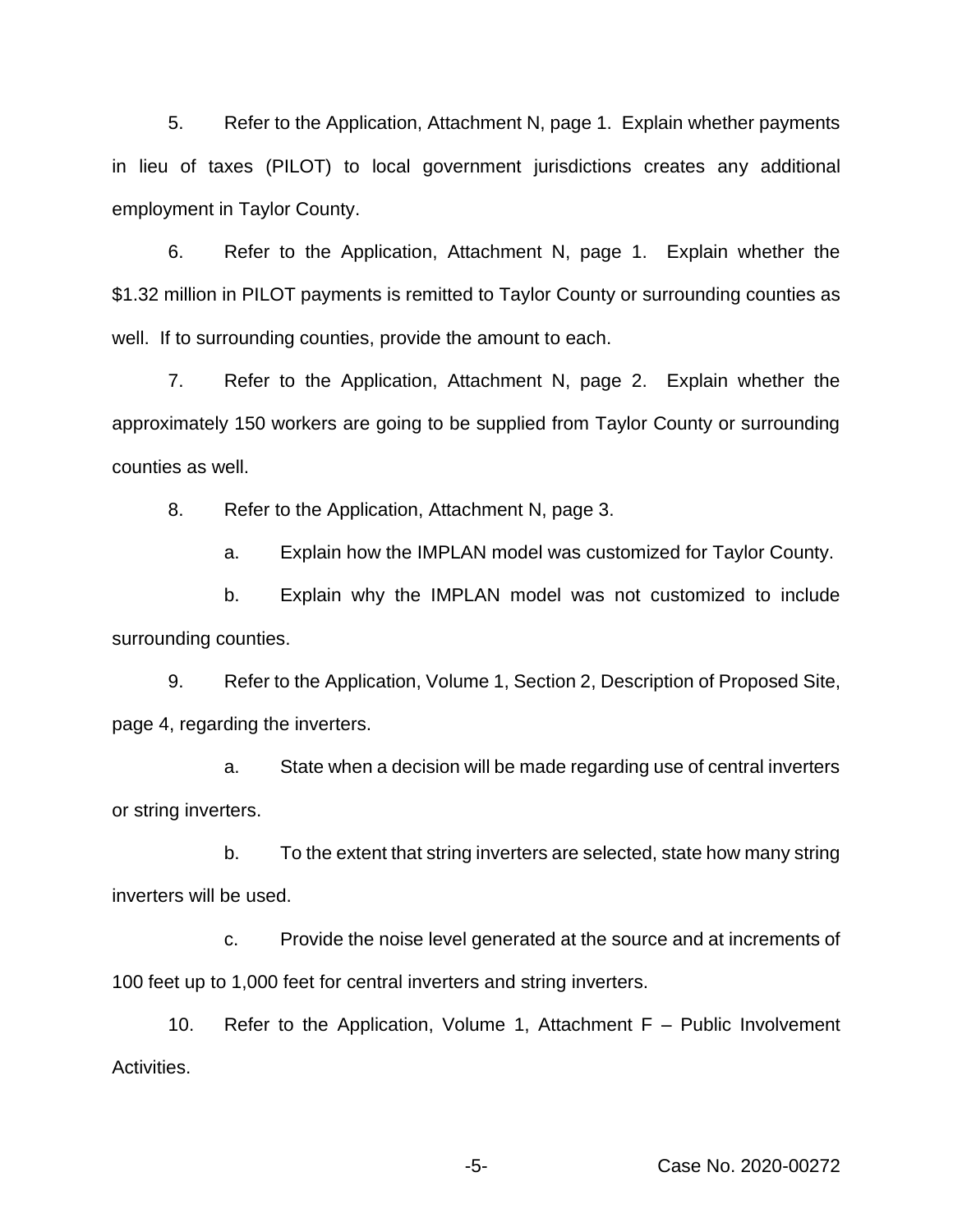a. Regarding the meeting with Ricky Dale Shreve, a landowner adjacent to the proposed solar project, explain the purpose of the meeting, who initiated how those issues or concerns, if any, were addressed by Flat Run Solar. Also state whether Flat Run Solar provided Mr. Shreve with the types of noise levels that could occur during construction.

b. Other than the public meeting notices that were mailed, state whether Flat Run Solar has attempted to directly contact any nonparticipating adjacent property owners. If so, state whether there were any communications with these nonparticipating adjacent property owners and whether these property owners expressed any concerns or issues in connection with the proposed solar project.

11. Refer to the Application, Attachment I "Map showing New Parcel" issued March 9, 2021. The northern part of this parcel, leased from Tennessee Gas Pipeline Company, is not a Potential Array Area. In the Application, Attachment K "Letter from Tennessee Gas" a letter from Carolina Solar Energy dated February 18, 2021, to Tennessee Gas includes a map which shows the solar arrays excluded from the northern part of the parcel. According to the National Pipeline Mapping System (https://www.npms.phmsa.dot.gov/), there is a Tennessee Gas transmission pipeline (100-2) that goes through the northern part of the parcel. Now refer to the Site Assessment Report, Attachment A "Preliminary Project Layout" dated March 15, 2021. The fence and the fenced area with the solar arrays appears to exclude the northern area with the active pipeline.

a. Explain why the site plan shows the Potential Project Footprint Area extending to the northern edge of the new parcel.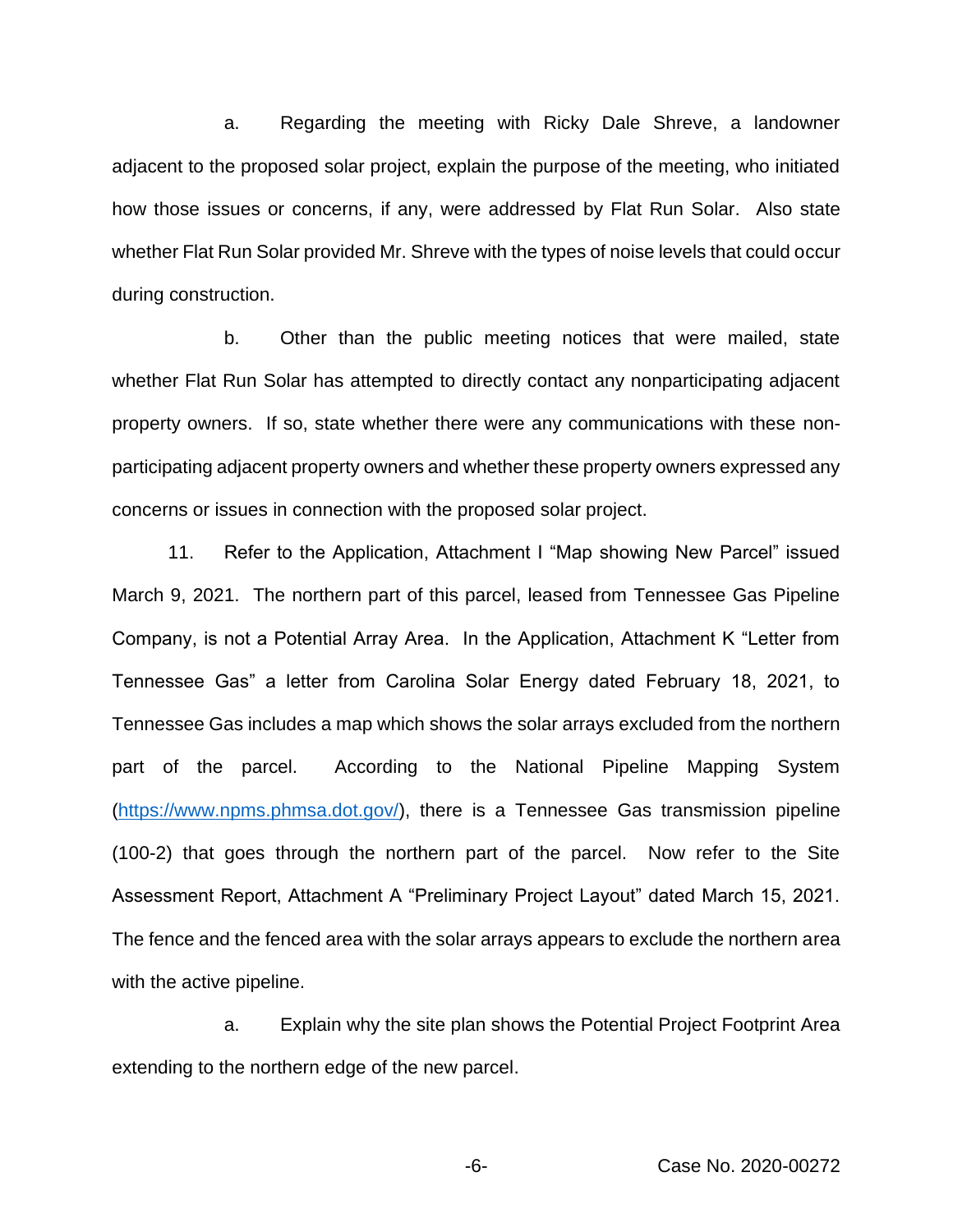b. Revise the Preliminary Site Plan to show the utility easement for the Tennessee Gas Pipeline and any adjustments that should be made to the Potential Project Footprint Area.

c. Submit a copy of the lease agreement with Tennessee Gas Pipeline Company.

12. Refer to the Site Assessment Report, pages 4 and 14, for the setback of 50 feet from adjacent roadways for the Potential Project Footprint and solar equipment.

a. Explain if this is 50 feet from the roadway right-of-way or 50 feet from the road centerline.

b. Explain how the 50 feet aligns with the water lines and gas distribution lines along Hobson and Saloma Road, since their right-of-ways generally parallel roadway right-of-ways.

13. Refer to the Site Assessment Report, page 4–5, regarding the "Potential Project Footprint" setbacks, which are measured to the nearest solar panel or other equipment.

a. State what is meant by "other equipment."

b. Regarding the 50-feet setback from adjacent roadways, the 25-feet setback from nonparticipating adjoining parcels, and the 150-feet setback from nonparticipating residences, state how these setback levels were determined (in addition to what was mentioned in this section of the Site Assessment Report) and whether these setback levels took into account noise and visual impacts during construction and operations.

-7- Case No. 2020-00272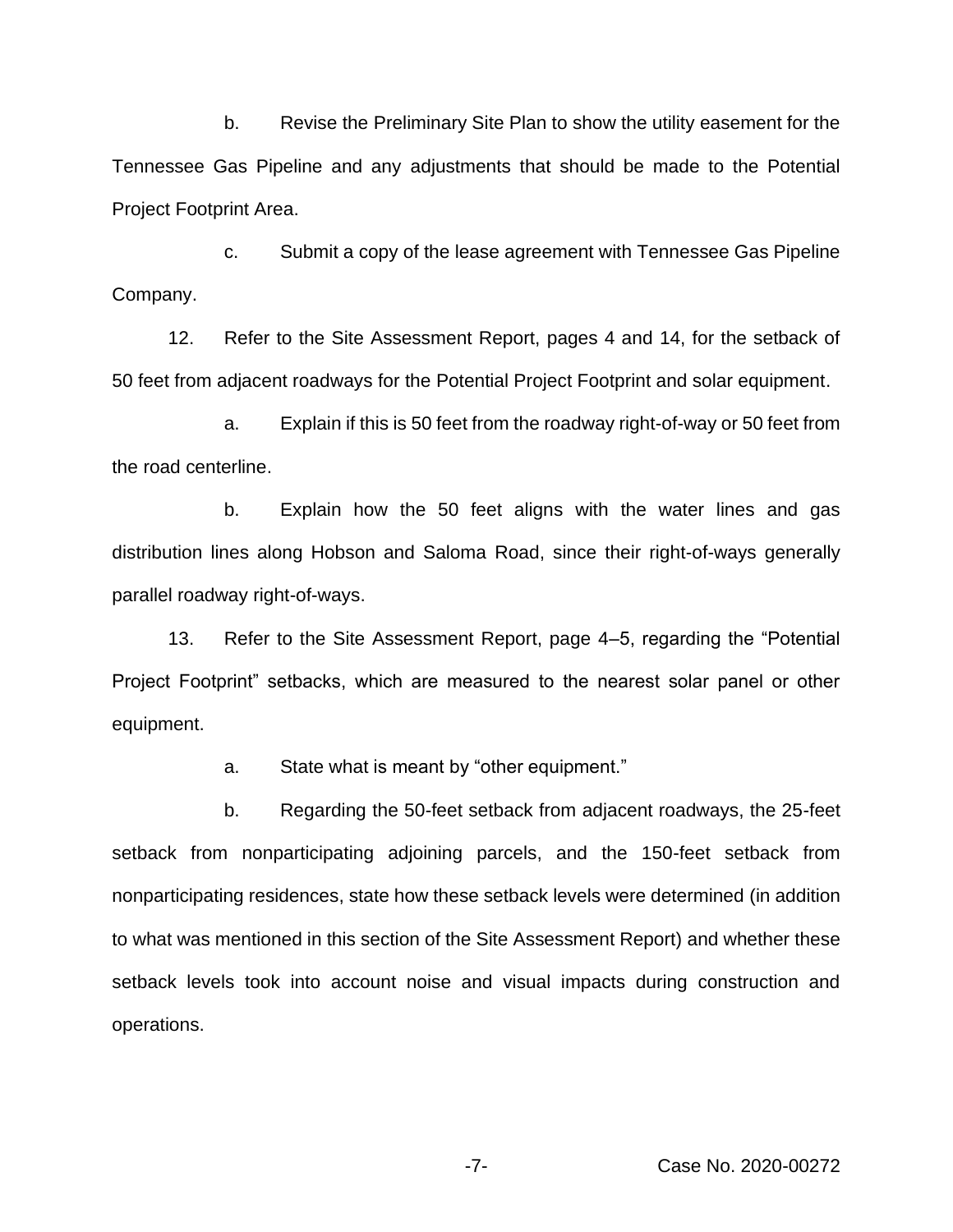c. Regarding the proposed setback levels for central inverters, if any, and energy storage systems of 150 feet from the project boundary and 300 from nonparticipating residences, state how these setback levels were determined (in addition to what was mentioned in this section of the Site Assessment Report) and whether these setback levels took into account noise and visual impacts during construction and operations.

14. Refer to the Site Assessment Report, Attachment A, "Preliminary Project Layout" dated March 15, 2021. Three dashed yellow circles refer to 150 foot minimum setback from homes. According to the text on page 5, this represents the three nonparticipating residences. In the Site Assessment Report, Attachment C, "Map of Nearest Neighbors", there are five project landowner residences, and three nonparticipating residences. The three nonparticipating residences each have a map showing the distance (100, 200, 300 foot radius) of the residence from the potential project footprint.

a. Submit a map for each of the five project landowner residences showing the radius from the potential project footprint, any solar arrays shown in the "Preliminary Project Layout" and existing and planned vegetative buffers.

b. Submit a copy of the lease agreements that Flat Run Solar has entered into in connection with the footprint for the proposed solar facility, including the lease agreements for each of the parcels of the five participating landowner residences. To the extent that these leases will be provided under a petition for confidential treatment, provide the unredacted copies of each lease agreements under seal of confidentiality.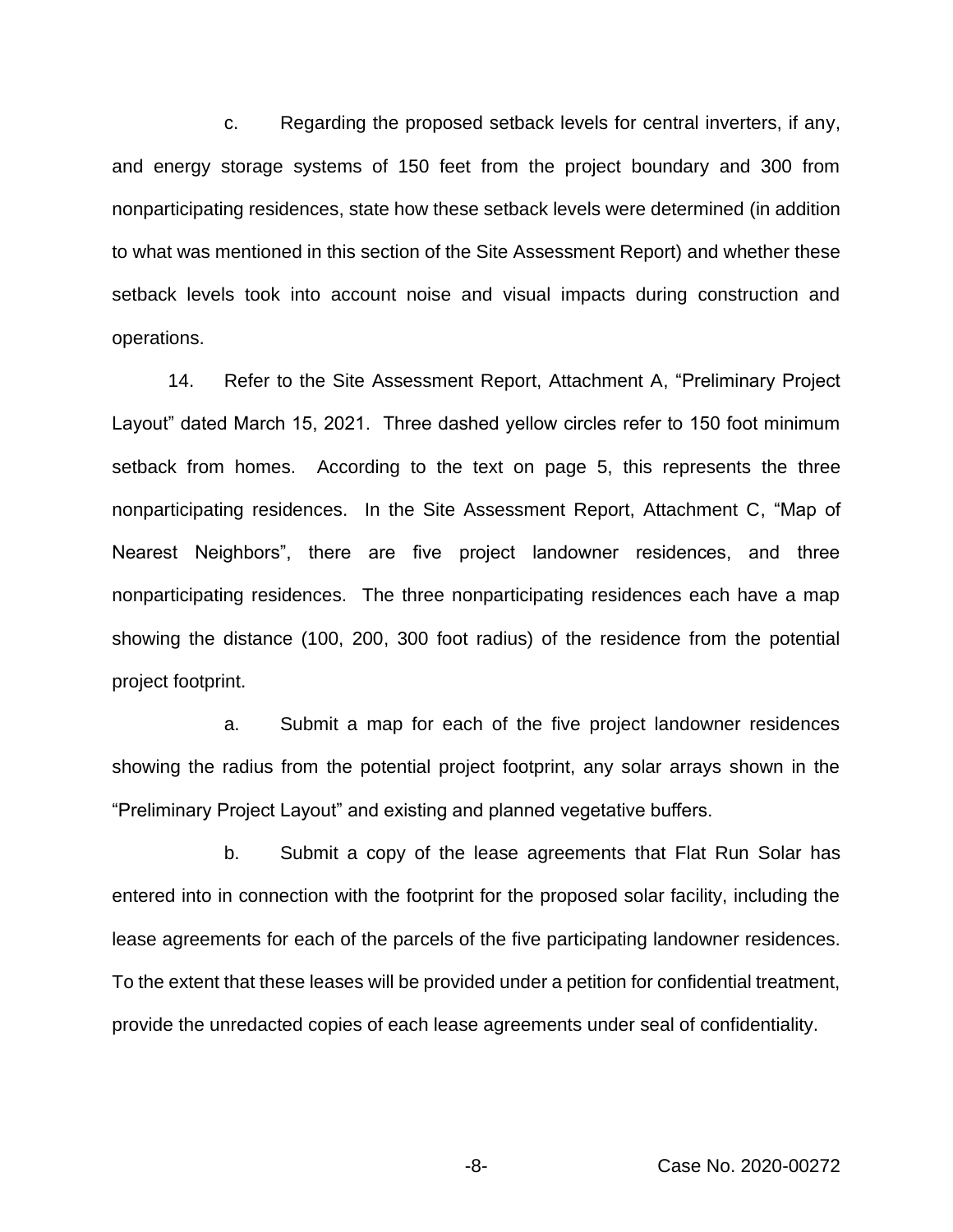15. From the Site Assessment Report, pages 5 and 6, it appears that Flat Run Solar will need water occasionally for irrigating plantings, cleaning solar panels, and possibly mitigating dust during construction. Flat Run Solar may truck in water, or use water wells on the property. According to the Site Assessment Report, Attachment G "Phase I Environmental Site Assessment," pages i, ii, and 14, there are two water supply wells on the site.

a. Explain whether there any farm ponds on the property that could be used for water.

b. Submit a map showing existing water wells and ponds on the property.

c. Campbellsville Municipal Water & Sewer System supplies water along Hobson Road and Saloma Road. Although drinking water is not necessary for Flat Run Solar, explain whether this utility been contacted regarding supplying water to the site.

16. Refer to the Site Assessment Report, page 11, regarding construction noise to residences that are within 300 feet of any solar equipment. State whether Flat Run Solar has directly communicated with these property owners regarding the noise level that will be generated during the construction process, particularly during the pile driving portion of the construction.

17. Refer to the Site Assessment Report, Attachment G "Phase I Environmental Site Assessment, Appendix D "EDR Environmental Lien and AUL Search."

a. Explain why there were only three properties searched.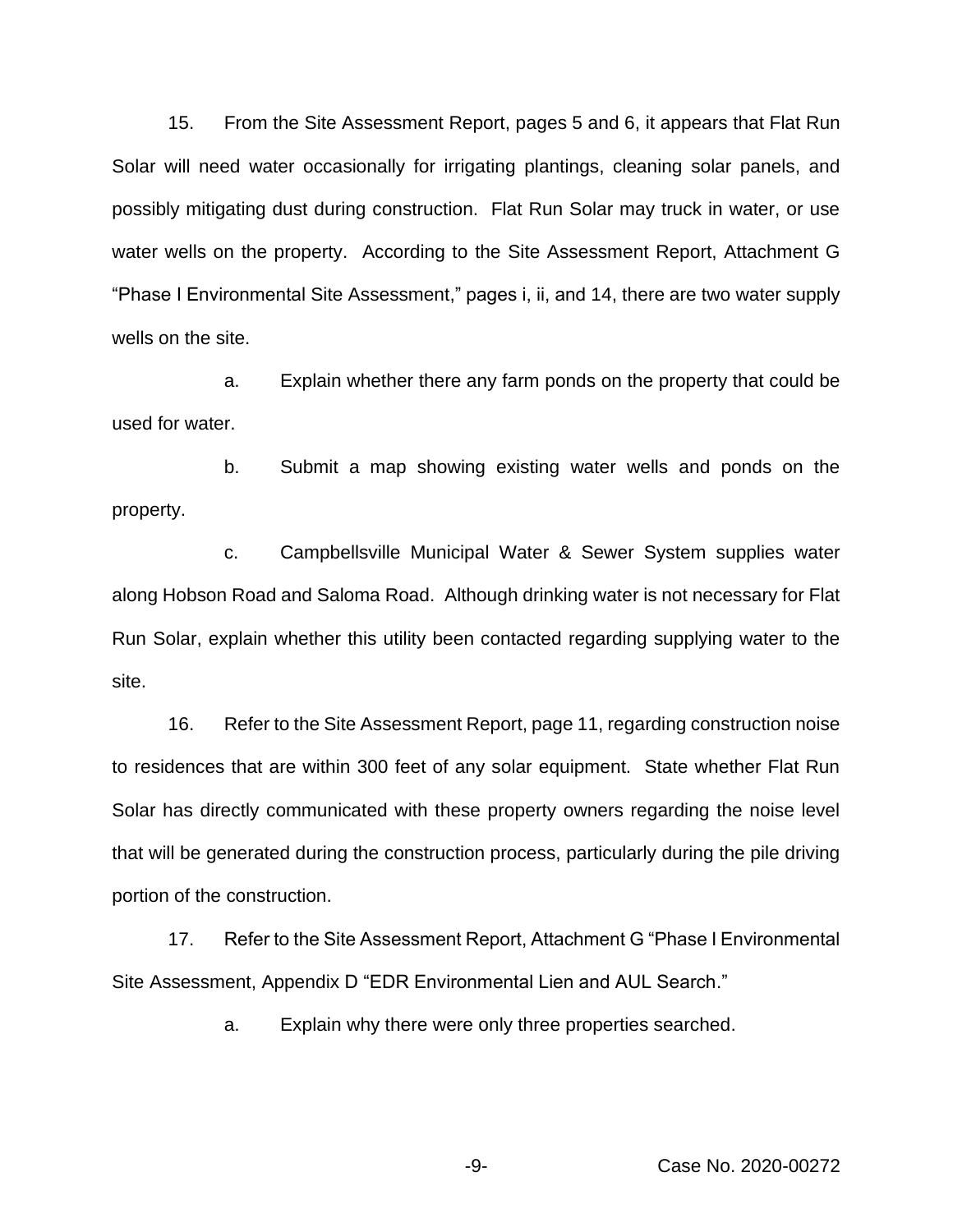b. According to the Site Assessment Report, Attachment E "Survey and Legal Description," there are five other parcels, plus there is the new addition of the Tennessee Gas property. Explain whether there are any plans to search these properties.

18. Atmos Energy Corporation (Atmos) is a gas distribution company that operates in the area of Flat Run Solar. Typically gas distribution lines parallel road right of ways. Explain whether Atmos been contacted to check to see if there are any pipelines that are not parallel to roadways and cross the Flat Run Solar footprint.

19. State whether Flat Run Solar, Caroline Solar Energy, or any of the engineering, procurement, and construction contractors that it has retained on any of its solar projects are aware of any construction methods or measures that would reduce or mitigate noise associated with the construction process of a solar facility, particularly noise generated by the pile driving process.

Shde C. Thedwell

Linda C. Bridwell, PE Executive Director Public Service Commission *on behalf of* the Kentucky State Board on Generation and Transmission Siting P.O. Box 615 Frankfort, KY 40602

DATED \_\_<u>MAY 11 2021</u>\_\_\_\_\_\_\_\_\_

cc: Parties of Record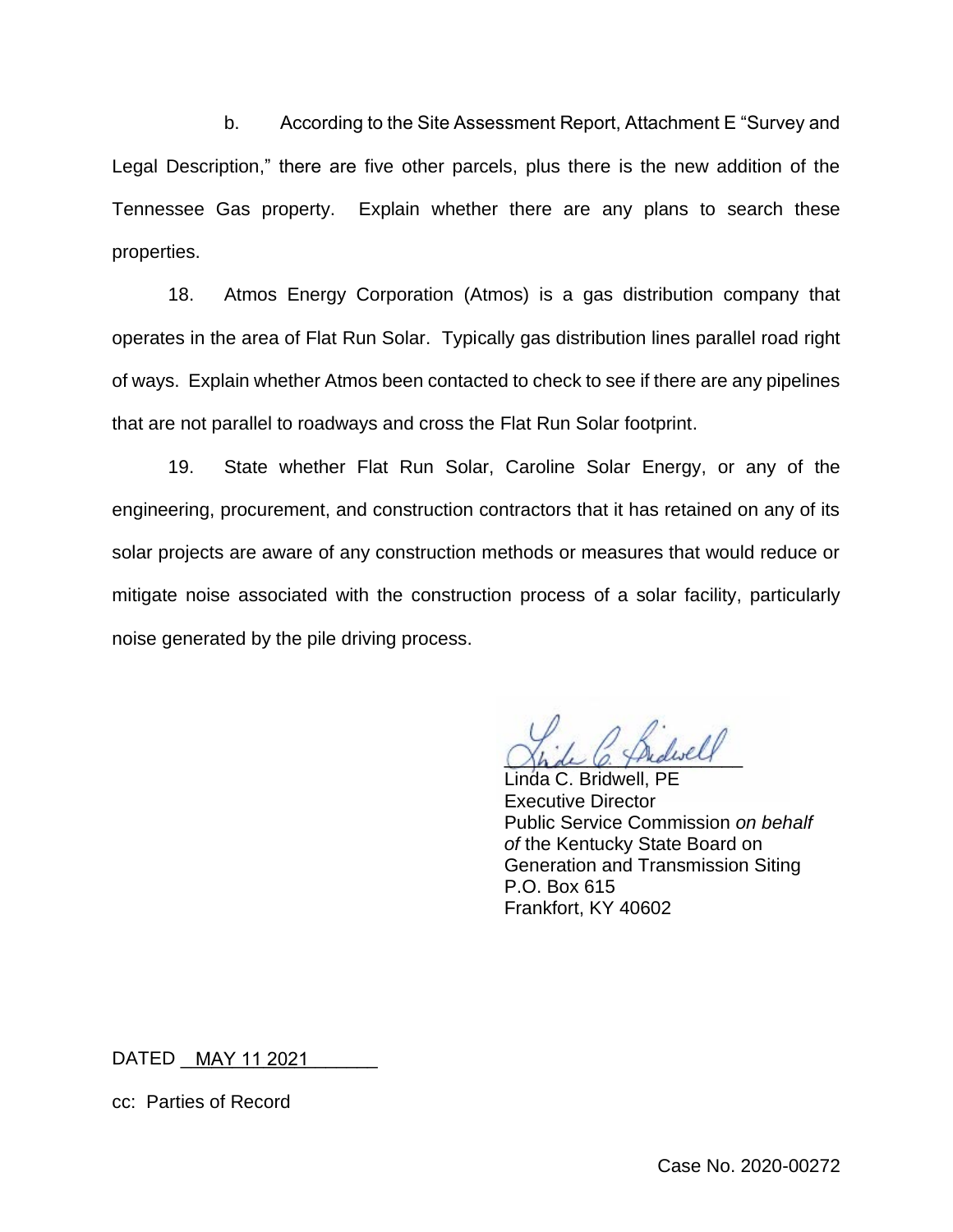## APPENDIX

## APPENDIX TO A REQUEST FOR INFORMATION OF THE KENTUCKY STATE BOARD ON ELECTRIC GENERATION AND TRANSMISSION SITING IN CASE NO. 2020-00272 DATED MAY 11 2021

THREE PAGES TO FOLLOW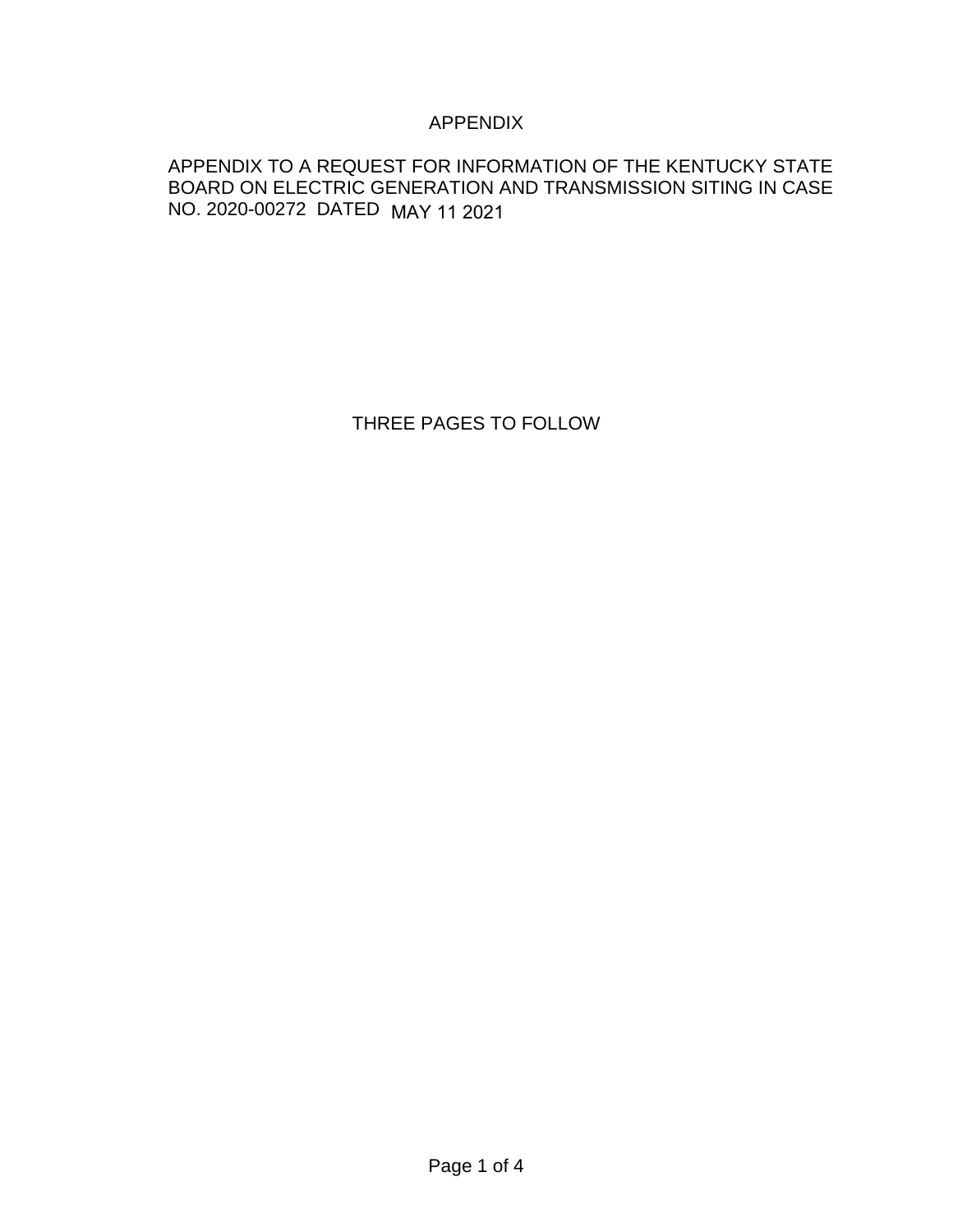

1999 Broadway Suite 2200 Denver, Colorado 80202-9750 303.321.2547 fax 303.399.0448 www.bbcresearch.com bbc@bbcresearch.com

# **MEMORANDUM**

| To:   | Jennifer Fell, Kentucky Public Service Commission |
|-------|---------------------------------------------------|
| From: | Doug Jeavons                                      |
| Re:   | Initial BBC questions for Flat Run Solar          |
| Date: | May 7, 2021                                       |
|       |                                                   |

- 1. Application page 4 states: "The Project will be built on up to 450 acres which has historically been used as pasture and crop land." Does this acreage estimate include the additional 25-acre parcel added after the public meetings, as discussed on Application page 10?
- 2. Page 11 of the Site Assessment Report (SAR) states that all solar equipment (except fences and vegetation) will be 150 feet from neighboring homes. Does this include the 'participatory' residences whose owners are leasing land to the Project?
- 3. Page 3 of the SAR notes: "To provide more detailed information on the closest residential homes to the Project, a map showing a 300' radius around the exterior of the Project is attached as Attachment C. There are three non-participating residential homes within 300' of the Project, which are marked on the map." Figure 3, entitled "Nearest" Residences Map" appears to show five 'participatory' residences within 300 feet of any solar equipment, including two residences within the project footprint in the northwestern portion (along Hobson Road), another residence northwest of those homes that is located within 300 feet of project facilities, another residence further northeast along Hobson Road (outside the project footprint but within 300 feet of solar equipment), and a residence near Saloma Road close to the southern most corner of the proposed project (also within 300 feet of proposed equipment.) Please clarify this apparent inconsistency or let us know if we are misinterpreting the information provided in Figure 3.
- 4. On Page 11 of the SAR, the applicant uses the expected noise levels of a pile driver at a distance of 150 feet to calculate a proposed noise limit of 95 dba at the nearest receptor (i.e., a residential home). Were noise guidelines from the National Institute for Occupational Safety and Health, the Occupational Safety and Health Administration, the Center for Disease Control or other health or regulatory agencies considered in developing this proposed noise limit?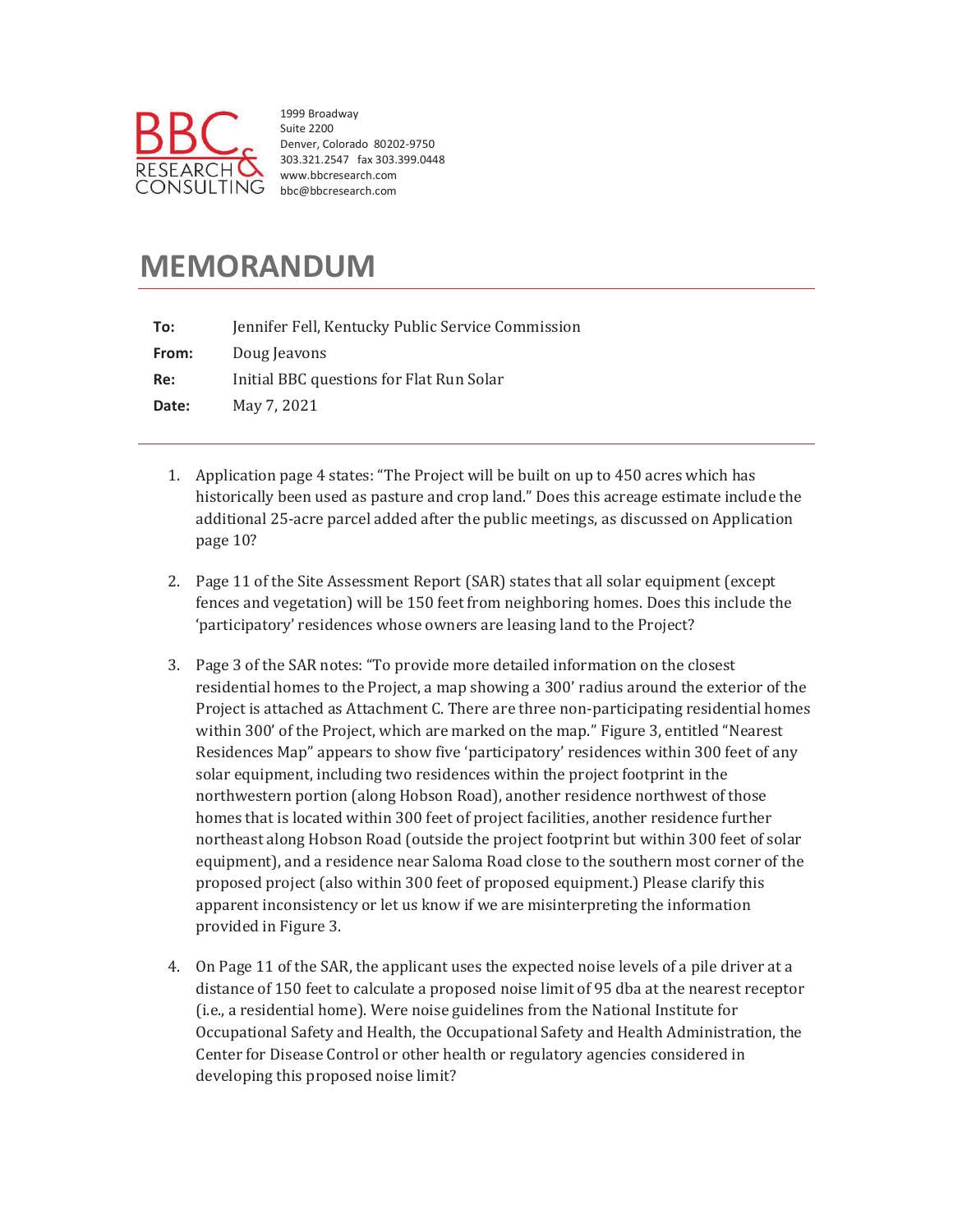- 5. At multiple points in the SAR and Application materials, the applicant notes that no homeowners or community members have raised concerns about the project during the September 2020 meeting or at any point before or after, up through April 2021. Please describe the level of detail provided to the owners of adjacent residential homes. Were these homeowners (including 'participatory' and non-participatory residences) provided with details about the applicant's motion for deviation from setback requirements, and the estimated distances between solar equipment and their homes? Were these homeowners provided with specific descriptions of noise levels during both construction and operation phases, including analogies or noise levels based on common machines and equipment (e.g., air conditioning unit, motorcycle engine running, etc.)?
- 6. On Page 12, the applicant states that if noise levels during construction are unacceptable to nearby residents or landowners, Flat Run shall mitigate so that noise levels are no more than 95 dba as measured at a neighboring residential home. What if 95 dba itself is not acceptable to these neighboring residents?
- 7. Has the applicant contacted the KY Transportation Cabinet and the Taylor County road department regarding the overweight and overdimensional loads that will be delivered to site? Have either of those agencies expressed any concerns regarding the ability of the road network to handle these loads, or the traffic disruption that may occur during their transport?
- 8. Attachment D of the Application (Letter from Taylor County Judge Executive Barry Smith) states that there are no planning/zoning ordinances applicable to the proposed Horseshoe Bend project. The letter is also addressed to Horseshoe Bend Solar. However, the Horseshoe Bend project is an entirely separate project by Carolina Solar Energy and is not within Taylor County but rather in neighboring Green County. Was this letter intended for another project?
- 9. Page 5 of Attachment M of the Application (PJM Interconnection System Impact Study Report) references a solar storage generating facility located in Taylor County, West Virginia. Please confirm that this PJM report (as well as the PJM Feasibility report and the soon-to-be-released PJM Facilities Study) is actually an analysis for Taylor County Kentucky rather than West Virginia.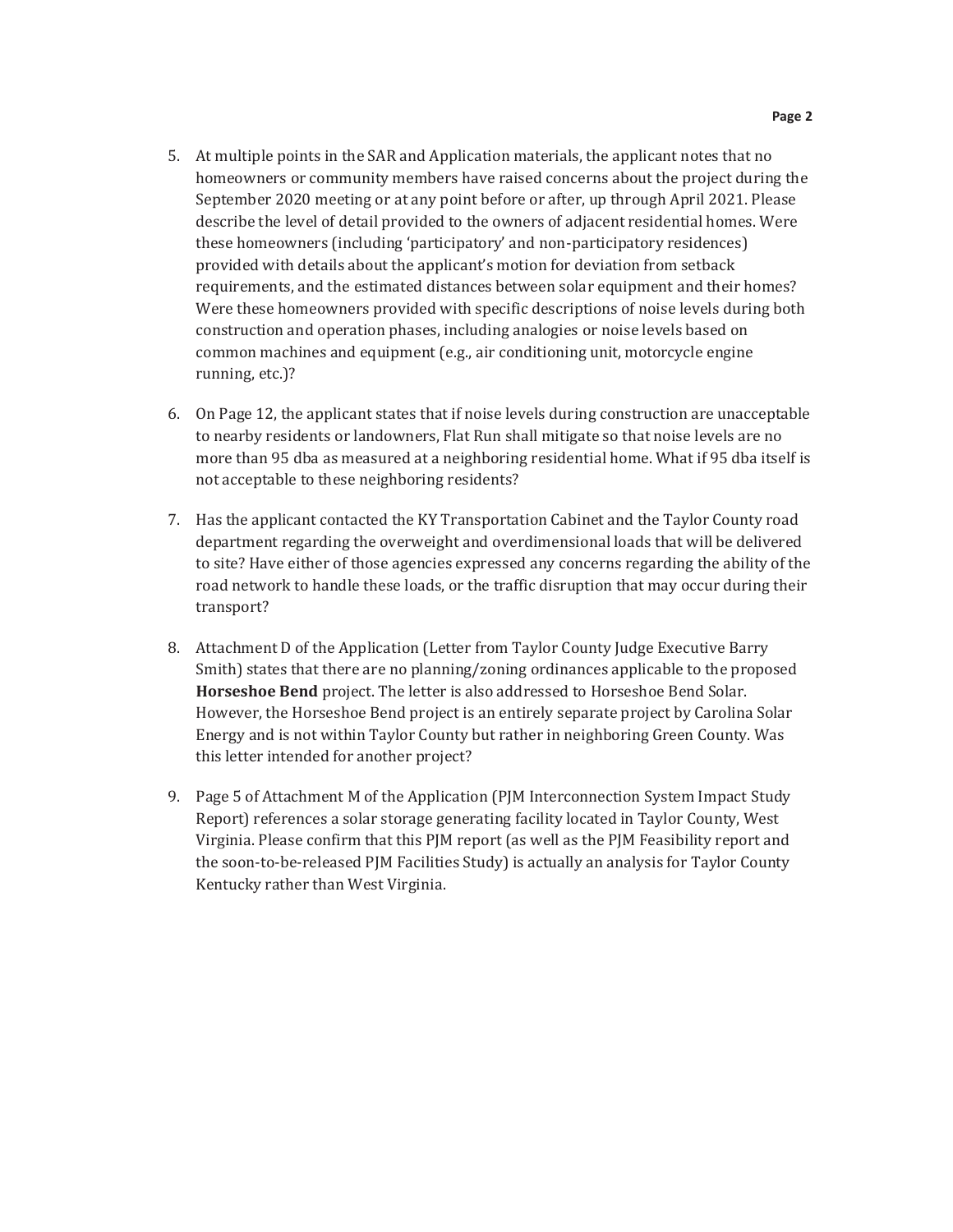- 10. Attachment F assesses the projected volume of vehicular traffic during construction in the context of the local road system. "Construction of the Flat Run facility is expected to take eight to 12 months, with working hours from 7 AM to 9 PM daily... up to 150 workers are anticipated to be on-site each day... up to 15 trucks (Class 9) are anticipated to deliver components daily, with trucks weighing approximately 20 tons each... a distribution of the anticipated 165 daily vehicles during construction is shown in Figure 6." For purposes of comparing projected construction traffic to existing roadway traffic counts shown in Figure 4 (which are based on AADT which measures the number of trips in both directions), we believe the 165 daily vehicles cited above should be counted as 330 daily trips?
- 11. The Noise and Traffic Study (page 8) notes that "One Class 21 truck (20 tons) is anticipated for the delivery of the substation transformer (approximately 60/70 tons) using the KY Route 527 driveway." Please confirm that this is expected to be the largest and heaviest load delivered during facility construction.